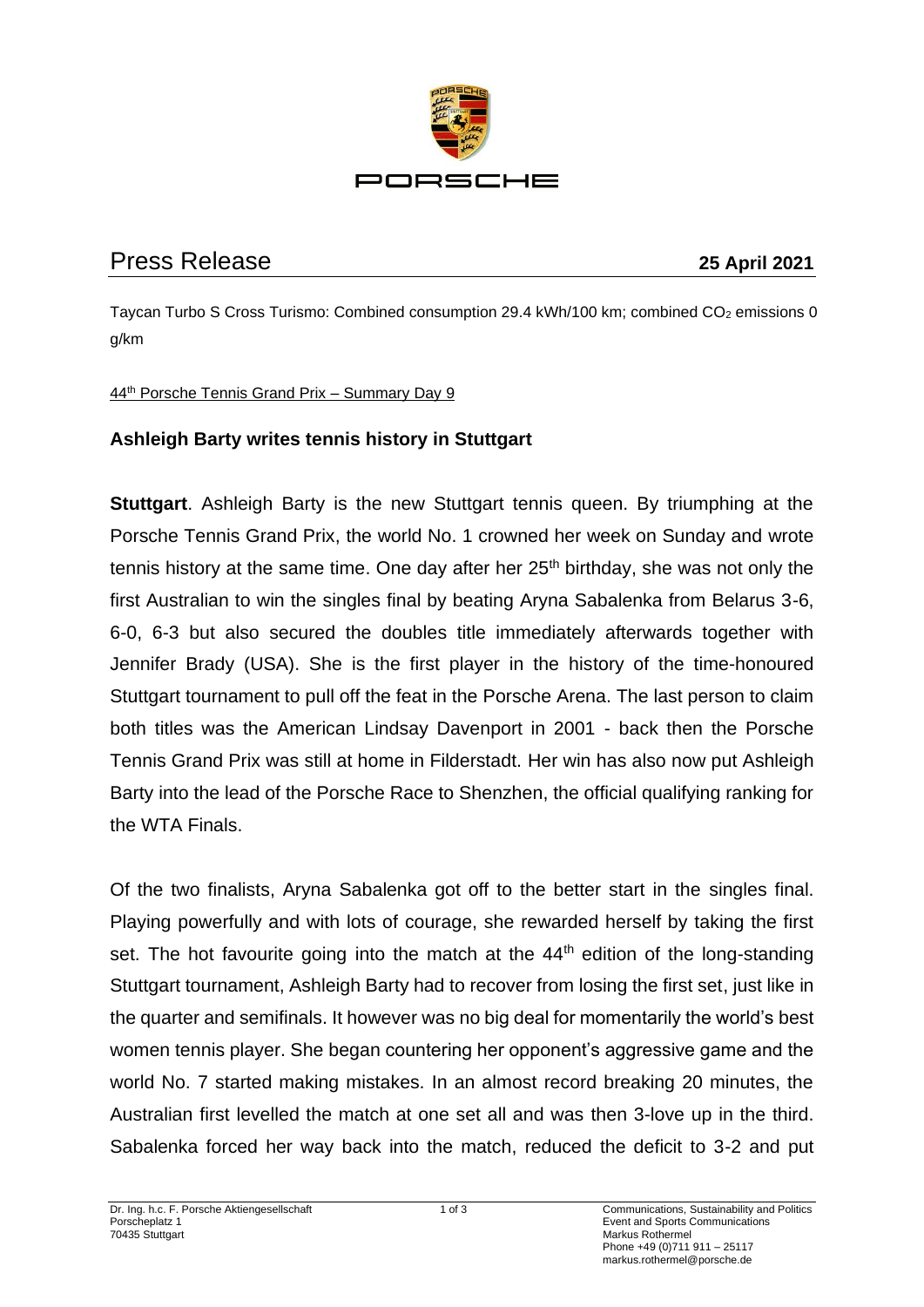everything into warding off the looming defeat. Barty however remained cool, and the Belarusian's power attacks that gave Simona Halep the feeling the day before in the semifinal that she was being "run over by a locomotive", all came to nothing. After onehour 47 minutes, the Australian clinched the match with her second match point.

"I've heard so many fantastic things about this tournament and I have to say that they've all been confirmed, even in these difficult conditions. I'm so happy to have been able to come here," said Ashleigh Barty who has now claimed her third WTA title of the season after previously winning the Yarra Valley Classic and the Miami Open. "Porsche has put on a great event in this fantastic arena, it's no wonder that it has an unbelievable main draw field." The Porsche Taycan Turbo S Cross Turismo, the main prize for the winner, was driven onto Centre Court personally by Oliver Blume, the Chairman of the Executive Board of Porsche AG.

After winning the title at the 2019 French Open, the triumph in Stuttgart is only her second tournament win on clay. She is the first reigning world No. 1 to win the Porsche Tennis Grand Prix since the Belgian Justine Henin in 2007.

## **Doubles final: second match – second title**

Ashleigh Barty had little time to recover after the singles victory ceremony as she had to go back on court for the doubles final together with the American Jennifer Brady – and triumphed once again. A 6-4, 5-7, 10-5 win against the US doubles pairing Desirae Krawczyk/Bethanie Mattek-Sands handed the Australian her second title in one day at her debut appearance in Stuttgart. Alongside the prize money, the winning doubles team also each received a TAG Heuer Connected from the tournament's watch partner.

### **"A successful tournament in difficult times"**

"It was a quite special Porsche Tennis Grand Prix. It hurt not being able to welcome spectators to the Porsche Arena. But we managed to put safe conditions in place for everybody involved, from the players to the ball kids. We're therefore generally very